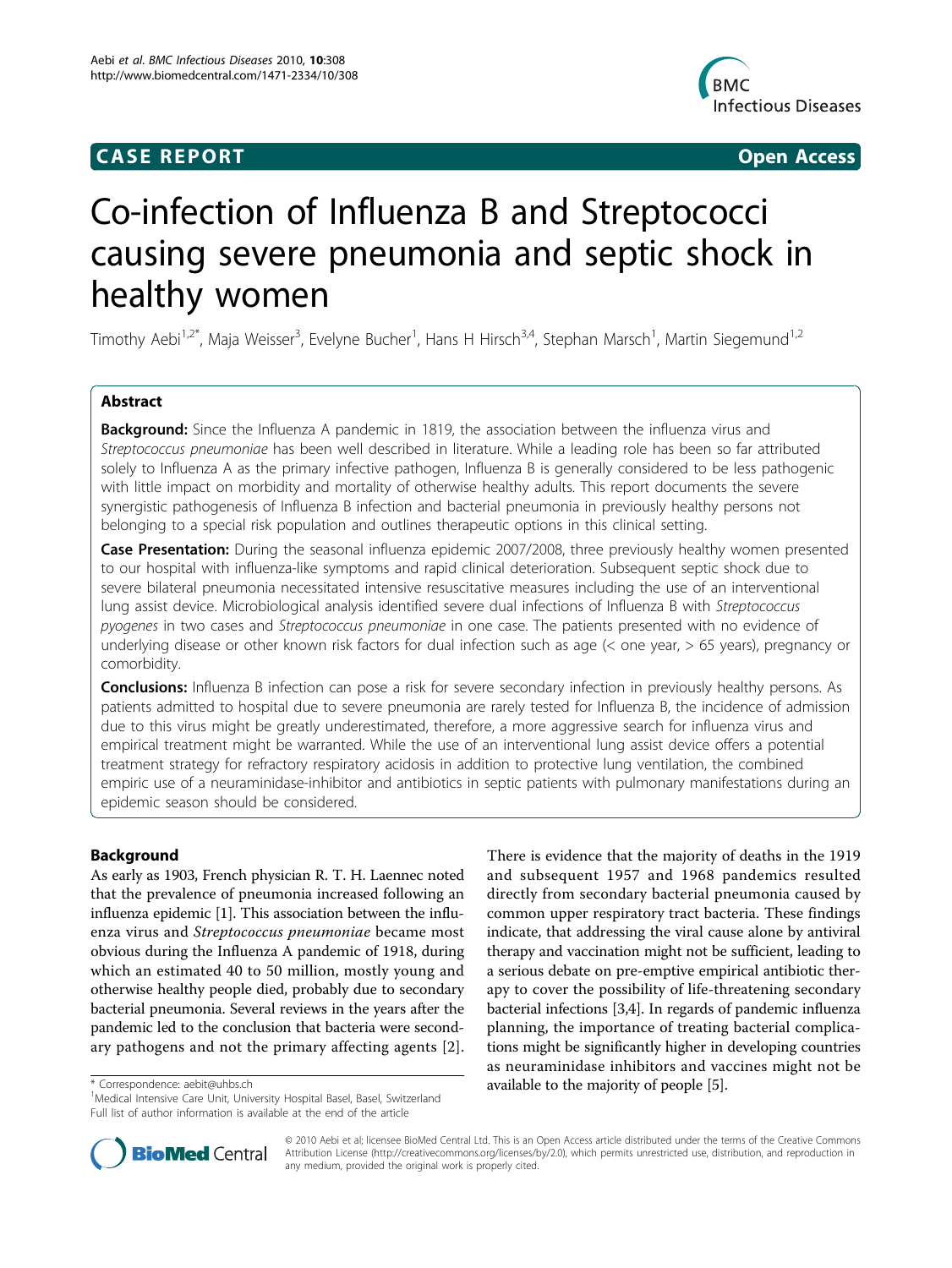So far a leading role has been attributed solely to Influenza A as the primary infective pathogen, while Influenza B is generally considered to be less pathogenic, having little impact on morbidity and mortality of otherwise healthy adults. We report for the first time severe secondary bacterial pneumonia with septic shock following infection with Influenza B in previously healthy women presenting to our hospital during the influenza season 2007/2008.

## Case Presentation

## Patient 1

A 39-year-old, previously healthy woman presented to the emergency unit with a 3-day history of myalgia, chills, high fever and a sore throat as well as vomitus, diarrhea and headaches. She was febrile, tachypnoeic with a respiratory rate of 40 per minute and showed an oxygen saturation of 92% despite receiving 10 litres of oxygen via face mask. She was tachycardic and hypotensive, indicating a septic shock. A patchy exanthema was visible on her trunk, and rales were noted upon bilateral auscultation. Her laboratory findings revealed a leucopenia of 2.9  $\times$ 10<sup>-9</sup>/l, a CRP of 507 mg/l and a procalcitonin of 139 ng/ml (Table [1\)](#page-2-0). A chest x-ray showed diffuse infiltrates bilaterally.

Blood cultures and expectorate were taken, and antibiotic therapy was initiated with intravenous ceftriaxone 2 g/day. Due to further respiratory deterioration, the patient was intubated. Aggressive volume replacement and high dose vasopressors were needed to stabilize the hypotensive shock. Haemofiltration was started for acute renal failure. After a diagnostic bronchoscopy with bronchoalveolar lavage on the day of admission, the antibiotic therapy was empirically changed to piperacillin/tazobactam 4.5 g 3 times daily and clarythromycin 500 mg twice daily. Oseltamivir 75 mg twice daily was added for 5 days, as the history was suspicious for influenza disease with bacterial superinfection. Due to progressive, refractory hypercapnia and respiratory acidosis, an interventional lung assist device (iLA membrane ventilator, Nova Lung®, Talheim, Germany) was installed the same day.<sup>3</sup>

Group A streptococci grew in four (of four drawn) blood cultures as well as in the bronchoalveolar lavage fluid. Taking the clinical picture into account, a streptococcal toxic shock syndrome was diagnosed, and the antibiotic therapy was changed to high-dose penicillin (5 Mio U four times a day). Clindamycin 900 mg three times daily was added to prevent toxin production for 3 days. A 5 day immunoglobulin therapy (Redimmune® 0.4 g/kg/d) was started. The bronchoalveolar lavage was repeated 5 days after admission to look for viral pathogens and confirmed the presence of Influenza B by real-time polymerase chain reaction (RT-PCR4) with 40,565 copies/ml (Table [1](#page-2-0)).

Over the following days, a nosocomial, ventilatorassociated pneumonia was diagnosed and the antibiotic therapy was empirically changed to imipenem 500 mg four times a day. Methicillin susceptible Staphylococcus aureus was detected by culture of respiratory samples. Following clinical improvement, the lung assist device was removed after 11 days and the antibiotic therapy was stopped after 14 days. A third episode of respiratory deterioration occurred 2 weeks after admission. No pathogen could be isolated from bronchoalveolar lavage. The recurrence of severe respiratory acidosis due to refractory hypercarbia required another lung assist device, and a dilatational tracheotomy was performed.

After 24 days of intensive care, the patient's condition had finally improved enough for the lung assist device to be removed; the patient was weaned successfully and decanulated on day 35. The patient was transferred to a rehabilitation facility with mild critical illness polyneuropathy. She showed no neurological deficits otherwise.

### Patient 2

A previously healthy 27-year-old woman presented with complaints of an influenza-like infection with sore throat, fever and dry coughs since three days. The night before admission her sore throat became worse, fever climbed to 39°C and she complained of headaches. On admission, she was clinically diagnosed as having influenza, received intravenous fluids, and her discharge was planned thereafter. Within 8 hours post admission, her general condition deteriorated rapidly, showing progressive hypotension and respiratory failure. She was alert but in a bad general condition, fulfilling all criteria of a septic shock. Her laboratory findings on admission showed a leukocyte count of  $12 \times 10^{-9}$ /l, a CRP of 103 mg/l and a procalcitonin level of 34 ng/ml (Table [1\)](#page-2-0). A chest x-ray showed infiltrations in the right lung consistent with pneumonia. After blood cultures were drawn, an antibiotic therapy with amoxicillin/clavulanic acid 2.2 g three times daily and clarithromycin 500 mg twice daily was initiated and crystalloids and high dose catecholamines had to be applied. Due to respiratory failure, the patient was intubated. On the next morning, a marked pleural effusion with 1000 ml of exudative fluid was drained. Despite all these measures, her respiratory situation became worse with refractory hypoxaemia and increasing ventilation pressures, compelling us to install an interventional lung assist device. After this, her situation stabilized markedly. To this point, no other organ failures had occurred.

Streptococcus pyogenes grew in all four blood cultures drawn at admission and from the bronchoalveolar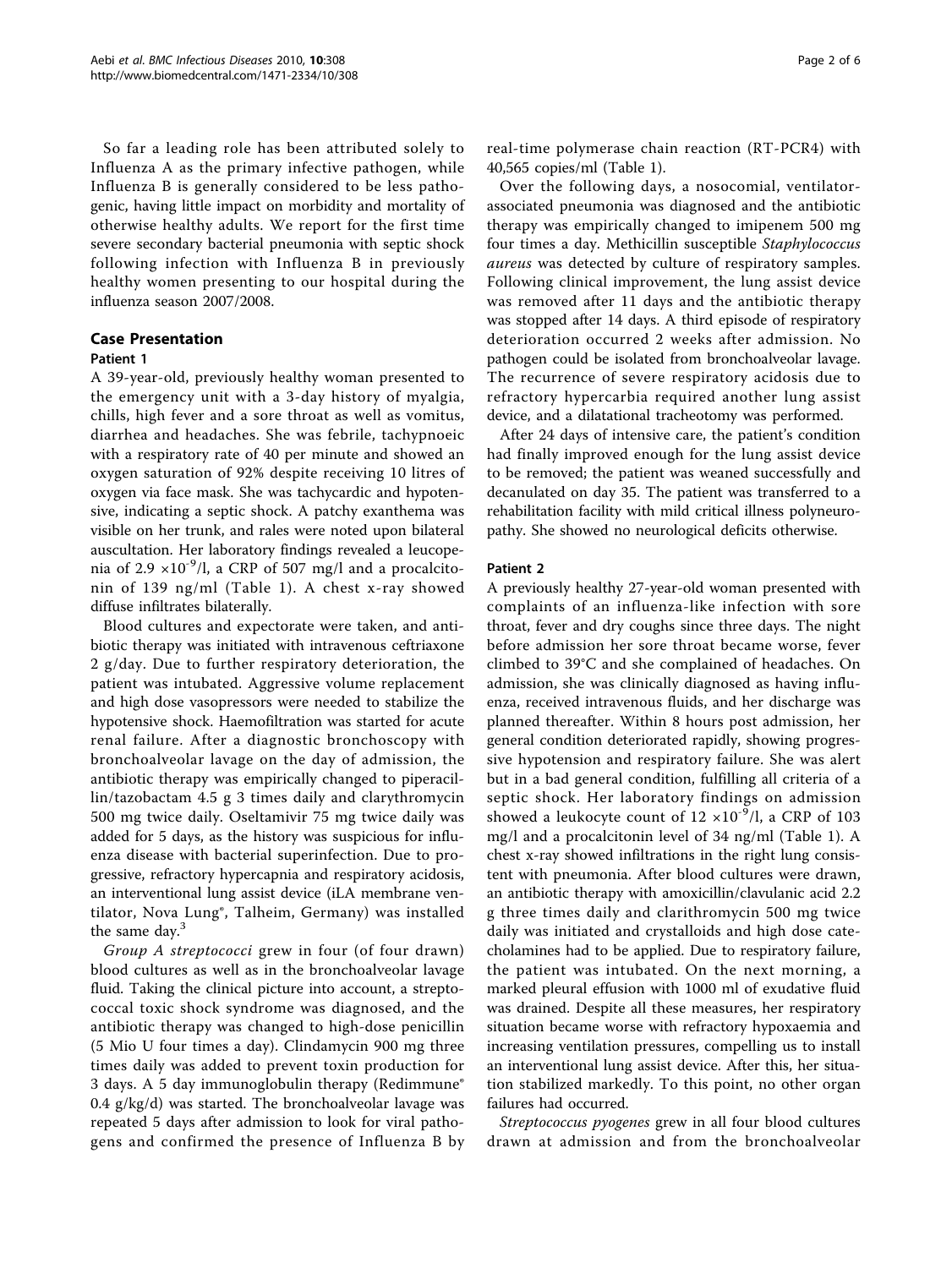| Characteristic                    | Patient 1                | Patient 2                                       | Patient 3                      |
|-----------------------------------|--------------------------|-------------------------------------------------|--------------------------------|
| Date of admission                 | February 2008            | March 2008                                      | March 2008                     |
| Days of hospitalization           | 56                       | 18                                              | 26                             |
| Age (years)                       | 40                       | 27                                              | 61                             |
| Co-morbidities                    | None                     | None                                            | Osteoporosis                   |
| Septic shock *                    |                          |                                                 |                                |
| Tachycardia (beats/min)           | 160                      | 120                                             | 110                            |
| Tachypnoea (rate/min)             | 40                       | 45                                              | 30                             |
| Hypotension                       | Yes                      | Yes                                             | Yes                            |
| Fever (°C)                        | 40                       | 39                                              | 39                             |
| Leukocyte count (x10S9/l)         | 2.96                     | 12.4                                            | 14.2                           |
| Microbiology                      |                          |                                                 |                                |
| Initially isolated bacteria       | S. pyogenes <sup>t</sup> | S. pyogenes <sup>t</sup>                        | S. pneumoniae <sup>#</sup>     |
| Influenza B RT-PCR <sup>§</sup>   | Positive                 | Positive                                        | Positive                       |
| Influenza A RT-PCR <sup>§</sup>   | Negative                 | Negative                                        | Negative                       |
| Initial therapy                   | Piperacillin/Tazobactam  | Amoxicillin/clavulanic acid plus Clarithromycin | Ceftriaxon plus Clarithromycin |
| Final therapy                     | Penicllin plus           | Penicillin plus                                 | Vancomycin plus                |
|                                   | Oseltamivir              | Oseltamivir                                     | Oseltamivir                    |
| Laboratory findings <sup>II</sup> |                          |                                                 |                                |
| $CRP$ (mg/l)                      | 507                      | 445                                             | 329                            |
| PCT (ng/ml)                       | 203                      | 113                                             | 3.71                           |
| Arterial blood gas II             |                          |                                                 |                                |
| pH                                | 7.19                     | 7.28                                            | 7.45                           |
| paO2 (kPa)                        | 8.7                      | 9.72                                            | 6.59                           |
| paCO2 (kPa)                       | 8.9                      | 4.84                                            | 4.95                           |
| <b>BF</b>                         | $-4.6$                   | $-8.8$                                          | 2.5                            |
| Lactate (mmol/l)                  | 1.4                      | 5.1                                             | 2.5                            |
| Death on day                      | $\overline{\phantom{a}}$ | 18                                              | $\overline{\phantom{a}}$       |

## <span id="page-2-0"></span>Table 1 Characteristics of three previously healthy patients with primary Influenza B infection, severe bacterial pneumonia and septic shock

\* Defined as patients showing all of following abnormal findings: tachycardia, tachypnoe, fever, leukocytosis or -penia and hypotension. Data printed are from the time of admission.

† Results from bronchoalveolar lavage and blood cultures.

‡ Result from urine pneumococcal antigen test.

§ Real-time quantitative PCR from tracheal aspirate detecting Influenza A and B in separate reactions confirmed in at least two separate exams.

|| Values showing the greatest deviation from normal during the first two days after admission. All blood gas data were obtained while applying high flow oxygen through a non re-breathing mask.

lavage. RT-PCR of the bronchoalveolar lavage for Influenza B was positive with 3,568 copies/ml and suggested a primary influenza infection with bacterial super infection (Table 1). Antibiotic treatment was changed to high-dose penicillin (5 Mio U four times a day) and oseltamivir 75 mg twice daily was added (on day 5 after admission) for 5 days. On day seven, ventilator associated pneumonia was suspected and bronchoalveolar lavage repeated. No causative agent was identified, and another Influenza RT-PCR was negative for Influenza B.

Fifteen days after admission, a sudden respiratory deterioration occurred with pulmonary hemorrhage, compounding mechanical ventilation markedly. A bronchoscopy showed crustal lesions in the trachea but no active bleeding. On suspicion of pneumothoraces, thoracic drainages were inserted bilaterally. A malfunction of the interventional lung assist device made a change of the device necessary. The invasive procedure was poorly tolerated, and temporary mechanical resuscitation had to be performed. Thereafter, the patient remained dependant on high dose catecholamines and showed persistent signs of cerebral hypoxaemia. The patient died 18 days after admission. Autopsy was declined by the family for religious reasons.

### Patient 3

A 61-year-old previously healthy woman was admitted to hospital after returning from a one week of holiday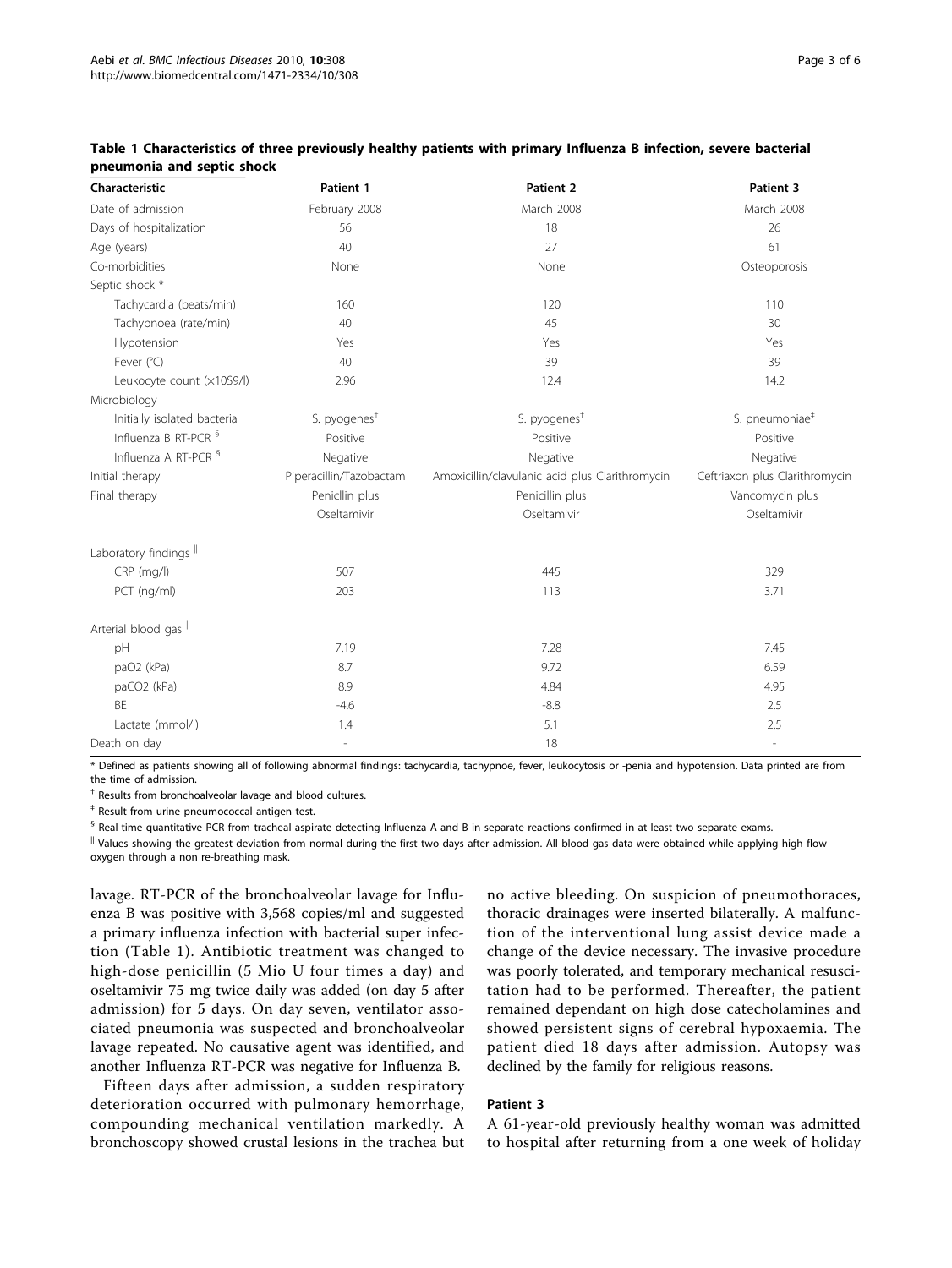in Morocco. She complained of headaches, a sore throat, no appetite and general weakness since 9 days, and mentioned having diarrhoea since 6 days. She was started on amoxicillin 750 mg three times daily by a family doctor without effect. The day she presented to our emergency unit she was febrile with 38°C and tachypnoeic. Auscultation detected rales bilaterally and bilateral infiltrates were found on a chest x-ray. Her laboratory findings showed a leukocyte count of 14  $\times$ 10<sup>-9</sup>/l and a CRP of [1](#page-2-0)95 mg/l initially (Table 1). An empiric antibiotic therapy with ceftriaxone 2 g/day and clarythromycin 500 mg twice daily was initiated, and the septic patient was transferred to the intensive care unit. The pneumococcal antigen was positive in the urine sampled on admission. Blood cultures remained negative, which may be explained by the antibiotic pretreatment. A direct influenza antigen test was negative initially.

Due to respiratory failure, the patient was intubated on day 4 despite non-invasive ventilation. A spontaneous right-sided pneumothorax was treated with a thoracic drainage. Over the next few hours, her respiratory situation deteriorated further showing a progressive hypoxaemia and a reduced lung compliance requiring an interventional lung assist device. With the suspicion of penicillin-resistant pneumococci in this patient returning from Morocco, the antibiotic therapy was changed to vancomycin 1 g twice daily. A second urine test for pneumococcal antigen was again positive. No other bacteria was detected in a bronchial alveolar lavage five days after admission, but RT-PCR from a bronchial alveolar lavage on day 5 revealed Influenza B with 12,231 copies/ml (Table [1](#page-2-0)). Oseltamivir 75 mg twice daily was added (on day 9 after admission) for 5 days, and the RT-PCR repeated thereafter remained positive with 13,363 copies/ml for Influenza B. Seven days after admission, the pulmonary situation had stabilized enough that the interventional lung assist device could be safely removed. One day later she was extubated. The patient was transferred to a rehabilitation facility 26 days after admission.

This is the first report of Influenza B infections accompanied by severe bacterial superinfection in three healthy women.

Fatal co-infections of influenza virus with Streptococcus pneumoniae have been described in mice since the early eighties [[6\]](#page-5-0), and have been reported following in clinical outbreaks [\[7](#page-5-0)]. In addition to S. pneumoniae, the most common co-infecting bacteria are Staphylococcus aureus, Haemophilus influenzae, Streptococcus pyogenes and Mycoplasma pneumoniae. Pathophysiologically various data from mice models suggests that influenza virus infection damages the epithelium of the bronchi and lungs, allowing microaspirated bacterial pathogens to establish infection [\[8](#page-5-0)]. On the other hand, influenza alters the local immunity [[9\]](#page-5-0) and the inflammatory response [\[10-12](#page-5-0)] facilitating the outgrowth of bacteria. Underlying immunosuppression might lead to more severe and prolonged disease [[13\]](#page-5-0). Our patients presented with no evidence of underlying disease or other known risk factors for dual infection such as age (< one year,  $> 65$  years), pregnancy or comorbidity [\[14\]](#page-5-0).

From an epidemiological viewpoint, the circulating strain is known to contribute to mortality with H3N2 subtype causing more influenza-associated deaths than H1N1 or influenza B viruses [[15](#page-5-0)]. Influenza B leads to fewer co-infections [[16\]](#page-5-0) and milder disease compared to Influenza A [[8,17\]](#page-5-0). In Switzerland, the seasonal influenza epidemics of 2007/2008 were characterized by an initial increase in Influenza A H3N2 cases, whereas in the later months, when our patients presented, infections with Influenza B prevailed [[17](#page-5-0)] (Figure [1\)](#page-4-0). The predominant circulating B strain in Switzerland was B/Jiangsu/10/03. This strain was not matched by a corresponding strain in the B component of the vaccine and was not present in the previous year (Figure [2](#page-4-0)), therefore, it is possible that there is no immunologic memory for this infection, perhaps contributing to the severity of infection [[18](#page-5-0)]. The first and second patient had young children suffering from influenza-like symptoms and most probably transmitted the virus to their mother. In general, we do not think that there is an association between sex and disease severity. While pregnancy was associated with poor outcome in the H1N1 pandemics, none of our patients was pregnant.

Diagnosis in our cases was based on real-time quantitative PCR, according to a previously published protocol detecting Influenza A and B in separate reactions with a limit of detection of 2.5 log10 copies/ml [[19\]](#page-5-0). This method is known to be very sensitive and specific compared to antigen testing, which is a more rapid but less sensitive test, and was negative in one of our three patients. Severe cases of Influenza B have probably always occurred. But as most routine laboratories did no specific testing for Influenza B, this could not be documented until recently. Interestingly, a recent study on the effect of oseltamivir in patients hospitalized with Influenza infection included 215 patients with influenza B, of which 13 died, confirming our data on serious courses of Influenza B infections [\[20](#page-5-0)].

All three patients received oseltamivir, a highly selective neuraminidase-inhibitor. This agent is effective against Influenza A and B. Although clinical data are limited in Influenza B, some evidence exists that oseltamivir might have less effect on Influenza B, therefore, higher dosing may be necessary [[21\]](#page-5-0). Patient 1 received an early empiric treatment with oseltamivir, as her history was indicative for primary influenza infection and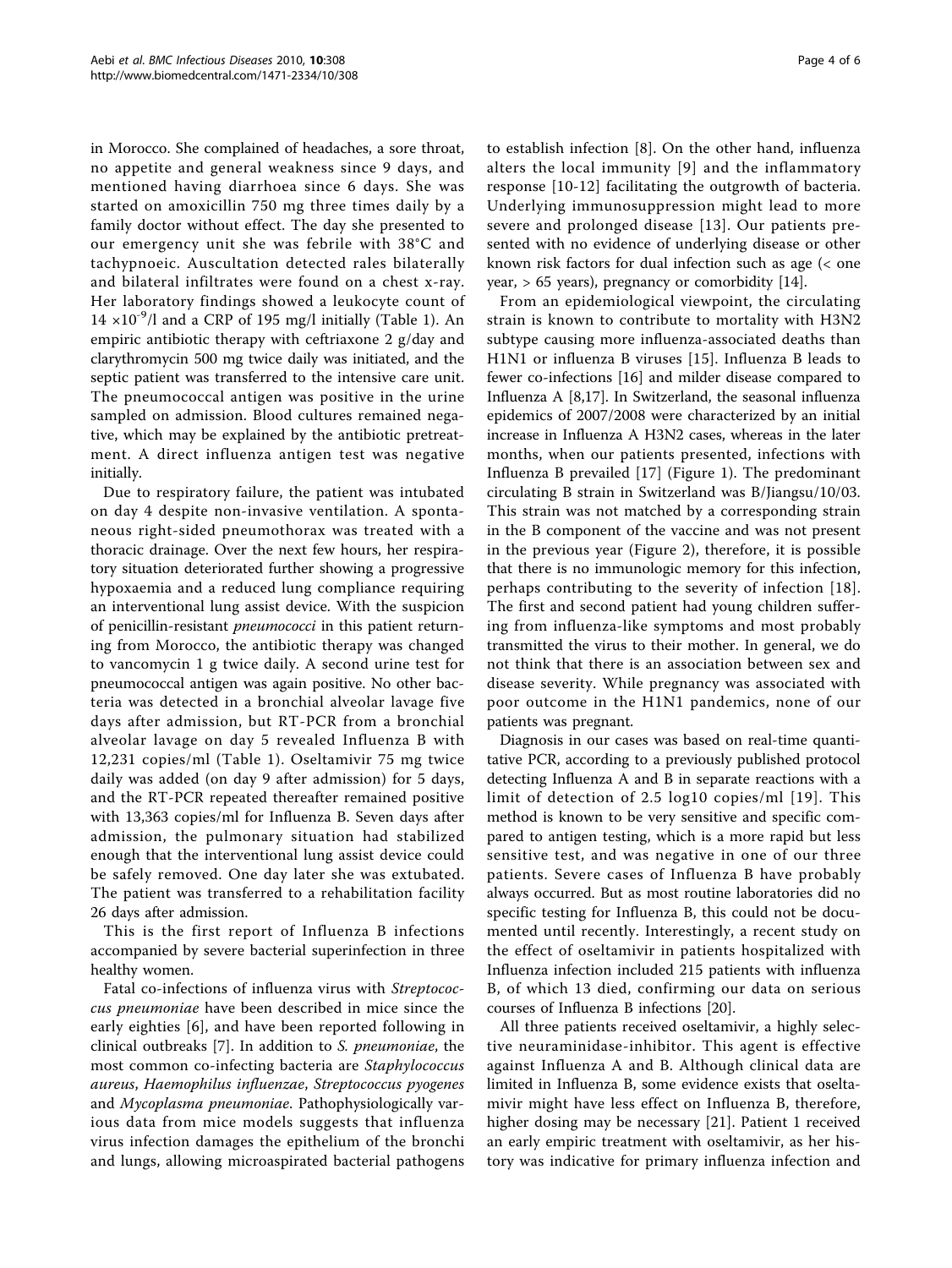$2007 - 2008$ <sup>15</sup>

<span id="page-4-0"></span>

bacterial superinfection. In the other two patients, antiviral treatment was started only later, on day 5 in the second and at day 9 in the third patient. Given the fact that antiviral treatment is efficacious especially in the early course, empirical use of oseltamivir in severe pneumonia during an influenza season might be advisable, even though PCR-testing is a highly sensitive and reasonably rapid. With regard to oseltamivir's properties and the fact that septic patients are immunocompromised per se, the early use of neuraminidase-inhibitors seems warranted. In fact, our case series favours the approach of empirical combined antiviral-antibiotic treatment, a discussion that evolved during the H1N1 pandemics. However, there is no evidence that the use of oseltamivir yields any benefit after 48 hours of infection.

Supportive care measures for septic shock and respiratory failure were taken immediately. Minimal inhibitory concentrations for penicillin were low in the two cases with *S. pyogenes* indicating full susceptibility towards the administered empirical betalactam antibiotic. To prevent



toxin production, clindamycin was added. S. pyogenes is known to cause fulminant toxic shock syndromes, for which both patients qualify, occurring also in young and previously healthy persons [\[22\]](#page-5-0). In the third case, no resistance testing was available due to diagnosis of S. pneumoniae by means of a non-cultural assay only. A penicillin-resistant strain might have been possible in the patient returning from Morocco, where the local epidemiology shows up to 40% penicillin-resistant pneumococci [[23\]](#page-5-0) and, therefore, may have contributed to delay in a correct antibiotic treatment.

The application of an interventional lung assist enables a safe application of lung protective ventilation [[24](#page-5-0)] together with a therapy of respiratory acidosis in patients where all other intensive care measures have failed to provide adequate ventilation and decarboxylation. Although uncommonly used on our ward, the lung assist device allowed us to combine very low tidal volumes (3-6 ml/kg) and high PEEP levels with lower plateau pressures and, thus, the avoided barotraumas reported in these patients. Especially during acute lung injury due to pneumonia, the application of low tidal ventilation may prevent secondary injury from mechanical ventilation to the uninfected parts of the lung.

### Conclusions

Influenza B infection can pose a risk for severe secondary infection in previously healthy persons. As patients admitted to hospital due to severe pneumonia are rarely tested for Influenza B, the incidence of admission due to this virus might be greatly underestimated, therefore, a more aggressive search for influenza virus and empirical treatment might be warranted. While the use of an interventional lung assist device offers a potential treatment strategy for refractory respiratory acidosis in addition to protective lung ventilation, the combined empiric use of a neuraminidase-inhibitor and antibiotics in septic patients with pulmonary manifestations during an epidemic season should be considered.

#### Acknowledgements

Written consent was obtained from the patient or their relative for publication of study. We thank Dr. Karoline Aebi-Popp for providing additional information on infections in women and Allison Dwileski for copyediting the manuscript.

#### Author details

<sup>1</sup>Medical Intensive Care Unit, University Hospital Basel, Basel, Switzerland. <sup>2</sup> Department of Anesthesia and Surgical Intensive Care, University Hospital Basel, Basel, Switzerland. <sup>3</sup>Division of Infectious Diseases and Hospital Epidemiology, University Hospital Basel, Basel, Switzerland. <sup>4</sup>Institute for Medical Microbiology, Department of Biomedicine, University of Basel, Basel, Switzerland.

#### Authors' contributions

TA, EB, SM and MS identified the patients, reviewed their patient charts and performed a literature research. MW and HHH worked off the infectiological